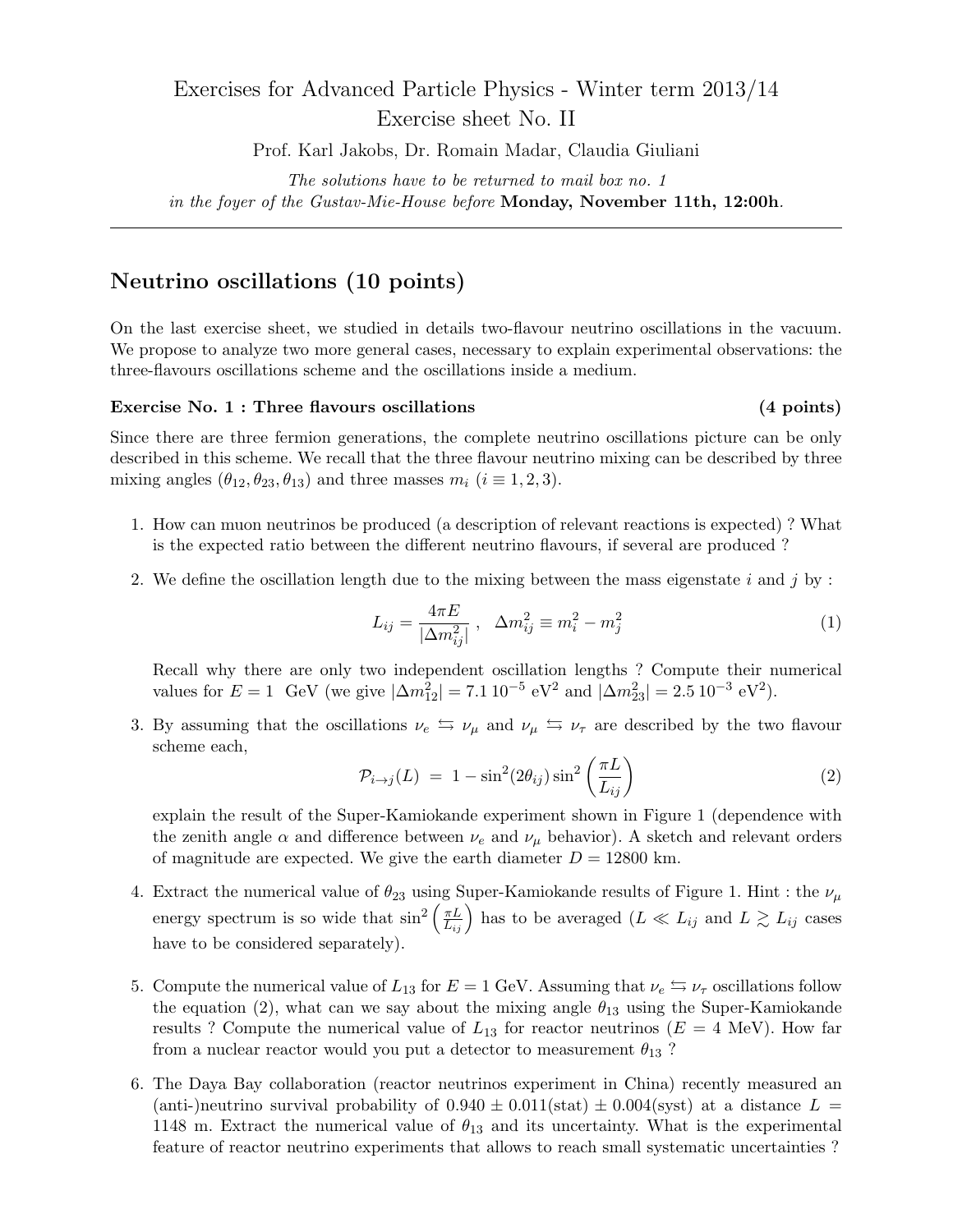

Figure 1: Results from the Super-Kamiokande experiment : number of electronic (left) and muonic (right) neutrinos versus the zenith angle *α*. The black points represent the observed data and the gray line is the prediction without neutrino oscillations.

#### **Exercise No. 2 : Oscillations in a medium (MSW effect) (4 points)**

The interpretation of the results of solar neutrino experiments cannot be made without a proper treatment of the neutrino propagation in a medium. Let's consider a two flavour oscillation scheme

$$
|\nu_e\rangle = \cos\theta |\nu_1\rangle + \sin\theta |\nu_2\rangle \qquad ; \qquad |\nu_\mu\rangle = -\sin\theta |\nu_1\rangle + \cos\theta |\nu_2\rangle \tag{3}
$$

where  $\{|\nu_e\rangle, |\nu_\mu\rangle\}$  is the interaction basis and  $\{|\nu_1\rangle, |\nu_2\rangle\}$  is the mass basis.

1. By denoting  $E_i$  the energy of the state  $|\nu_i\rangle$ , show that the Hamiltonian

$$
\hat{H} = E_1|\nu_1\rangle\langle\nu_1| + E_2|\nu_2\rangle\langle\nu_2| \tag{4}
$$

can be written in the  $\{|\nu_e\rangle, |\nu_\mu\rangle\}$  basis :

$$
\hat{H} = \frac{\Sigma_E}{2} \begin{pmatrix} 1 & 0 \\ 0 & 1 \end{pmatrix} + \frac{1}{2} \begin{pmatrix} -\Delta_E \cos 2\theta & \Delta_E \sin 2\theta \\ \Delta_E \sin 2\theta & \Delta_E \cos 2\theta \end{pmatrix} ; \quad \Sigma_E \equiv E_1 + E_2 ; \Delta_E \equiv E_2 - E_1 (5)
$$

- 2. Neutrino interaction are of two kinds : flavour-dependent (only with a lepton of the same flavour as the initial neutrino) and flavour independent. Explain why only the state  $|\nu_e\rangle$  will have an additional energy term in a medium.
- 3. It is possible to show that this additional term is proportional to the electron density  $\rho$ . By adding a term  $\begin{pmatrix} \alpha \rho & 0 \\ 0 & 0 \end{pmatrix}$  $\hat{H}$ <sup>0</sup>  $\hat{H}$ <sup>0</sup>) to  $\hat{H}$ , show that we can define an effective mixing angle  $\theta_M$  taking into account medium propagation effect, defined by :

$$
\tan 2\theta_{\rm M} = \frac{\Delta_E \sin 2\theta}{\Delta_E \cos 2\theta - \alpha \rho} \tag{6}
$$

Hint : we can write

$$
\begin{pmatrix} \alpha \rho & 0 \\ 0 & 0 \end{pmatrix} = \frac{1}{2} \begin{pmatrix} \alpha \rho & 0 \\ 0 & \alpha \rho \end{pmatrix} + \frac{1}{2} \begin{pmatrix} \alpha \rho & 0 \\ 0 & -\alpha \rho \end{pmatrix}
$$
(7)

4. If a neutrino is created inside a medium, for instance the sun, its evolution will be driven by  $\theta_M$  inside the medium. We denote  $\{|\nu_{1,M}\rangle, |\nu_{2,M}\rangle\}$  the Hamiltonian eigenstate basis in the medium. After having been through the sun,  $|\nu_{i,M}\rangle = \exp i\phi_i |\nu_i\rangle$ , leading to the following state vector outside the sun :

$$
|\psi(t)\rangle = \cos\theta_{\rm M} |\nu_1\rangle e^{i\phi_1 - iE_1t} + \sin\theta_{\rm M} |\nu_2\rangle e^{i\phi_2 - iE_2t}
$$
 (8)